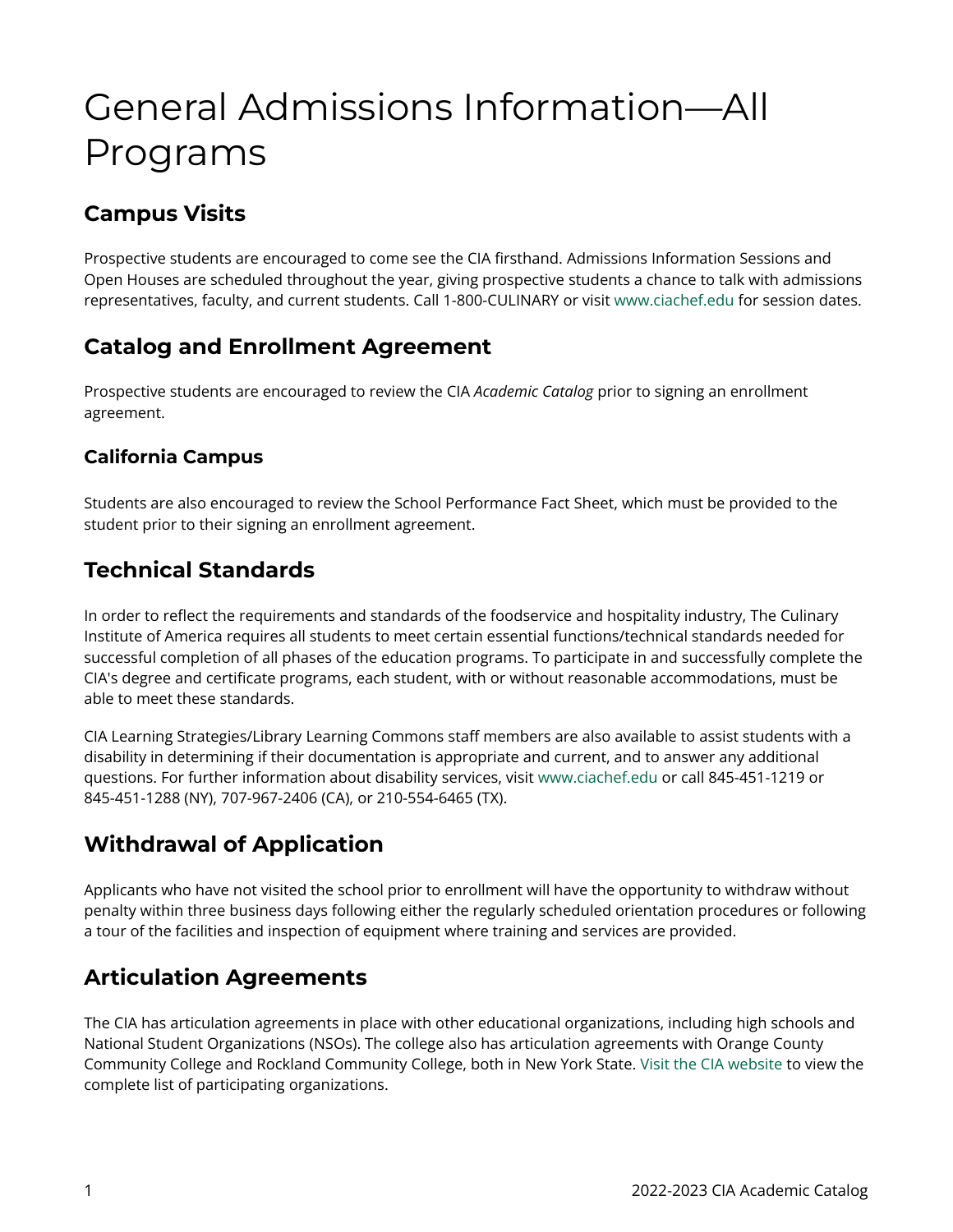# **Transfer Credit**

The CIA may allow individuals who have earned college credits at an accredited college and/or university and/ or through select examinations and/or through the military and/or through life achievement to be awarded up to 60 credits towards a CIA undergraduate degree, or up to six credits towards the Master of Professional Studies degree. Because of the unique nature of the CIA's curricula, only select course work can be considered for transfer credit. The CIA does not accept transfer credits for laboratory courses (unless specifically negotiated under an articulation agreement or approved by the CIA as an elective) in culinary arts, baking and pastry arts, or hospitality and service management courses. Course work evaluated and deemed acceptable based on its content and comparability relative to standard college/university curricula will be awarded college transfer credit consistent with the CIA's Transfer Credit Policy.

Transfer credit requests are reviewed by the appropriate dean/associate dean to determine the equivalency in content and level to CIA courses or categories. Transfer credit assignment to a particular major is dependent on the specific courses and distribution requirements deemed appropriate for transfer into that major.

Questions about transfer credit should be directed to the Center for Career and Academic Advising at [transfercredits@culinary.edu](mailto:transfercredits@culinary.edu).

### Approval Criteria

The following parameters must be met to transfer credit:

- A student may be eligible to receive up to 60 credits toward a degree for prior course work, certain examinations, military experience, and/or life achievement.
- Any course from another higher education institution for which transfer credit is requested should normally be from an accredited college and/or university as relevant to a particular major.
- A student must have completed the course to be transferred from another institution with a grade of "C" or better for undergraduate courses, and a grade of "B" or better for graduate courses.
- Transferred courses are not calculated into a student's overall grade point average.

The following additional parameters also apply, as relevant:

- A student took the College Board AP exam and received a "4" or higher. ◦ The CIA will accept AP Calculus and AP Statistics if the student received a "3" or higher.
- A student took selected CLEP exams or DSST exams with qualifying scores as determined by the grading authority.
- A student took International Baccalaureate (IB) courses with qualifying scores as determined by the grading authority.
- A student will receive credit if the student successfully completes the CIA Math Challenge Exam.
- A student may receive college credit for military courses evaluated by the American Council on Education (ACE). The student may also receive college credit for military experience through the Life Achievement Portfolio.
- A student may receive credit for life achievement for experiences outside traditional college courses that meet the learning objectives of those courses. The student will be charged according to the fee listed in Fees That May Be Assessed.
- Culinary arts and baking and pastry arts students may be eligible to receive externship credit based on work experience.
- Non-credit-bearing in-class or online courses will be considered only as part of a Life Achievement Portfolio.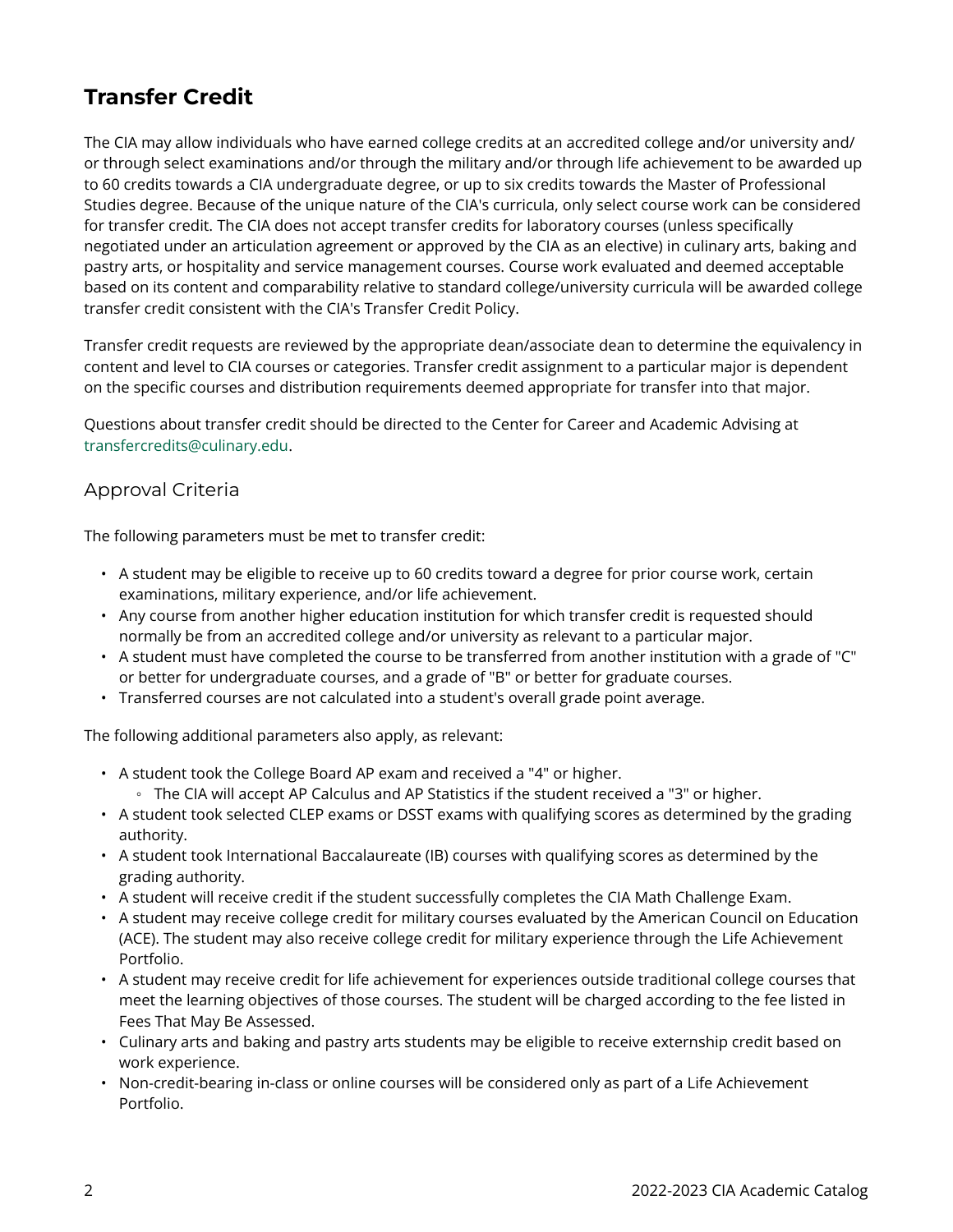Please note:

- Credits accepted for transfer may count toward the completion of degree requirements but are not calculated in a student's grade point average at the college.
- Tuition charges are assessed based on full-time study, with each semester ranging between 12–18 credits. Students who take fewer or more than the full-time course load will be charged according to the fee listed in Fees That May Be Assessed.
- Students who receive transfer credit and wish to supplement their semester courses may take an Independent Study course or elective with the permission of the appropriate academic dean.
- The transferability of credits earned at the CIA is at the complete discretion of an institution to which the student seeks to transfer.

### Appeal Process

The transfer credit appeal process must be in accordance with the following procedures:

- 1. The student must review the transfer credit evaluation with the transfer credit coordinator.
- 2. The student must submit a written statement outlining the reasons the student should be awarded credit (one page maximum).
- 3. The student must provide a detailed course guide or syllabus and course description from the catalog.
- 4. The student must submit the materials with the transfer credit appeal application to the dean for academic engagement and administration.
- 5. Within five business days, the student will receive confirmation via e-mail that the appeal is being reviewed by the vice president of academic affairs. If the student does not receive confirmation, the student should contact the transfer credit coordinator.
- 6. Within 10 business days, the vice president for academic affairs will render a final decision. If the appeal is granted, the transfer credit coordinator will make the necessary changes for the transferal of credit.

### How to be Considered for Transfer Credit

#### **Incoming students**

To be evaluated for transfer credit at the CIA, incoming students should follow the college's application procedure for admission:

- Complete the application for admission.
- Include **official** copies of all high school and/or college transcripts, if not previously sent.
- Submit the completed application and supporting documentation to:

Admissions Department The Culinary Institute of America 1946 Campus Drive Hyde Park, NY 12538-1499

Once the student has been accepted to the CIA and official transcripts are on file from previous institutions, the student will automatically be reviewed for transfer credits. Within three weeks of acceptance, the college will e-mail the student with the results of the transfer credit evaluation.

A student can be awarded transfer credit for the externship based on previous work experience. Eligible students need to have at least 2.5 years of post-high school foodservice experience with progressive levels of responsibility in the professional kitchen. To be considered for this credit, students must submit the standard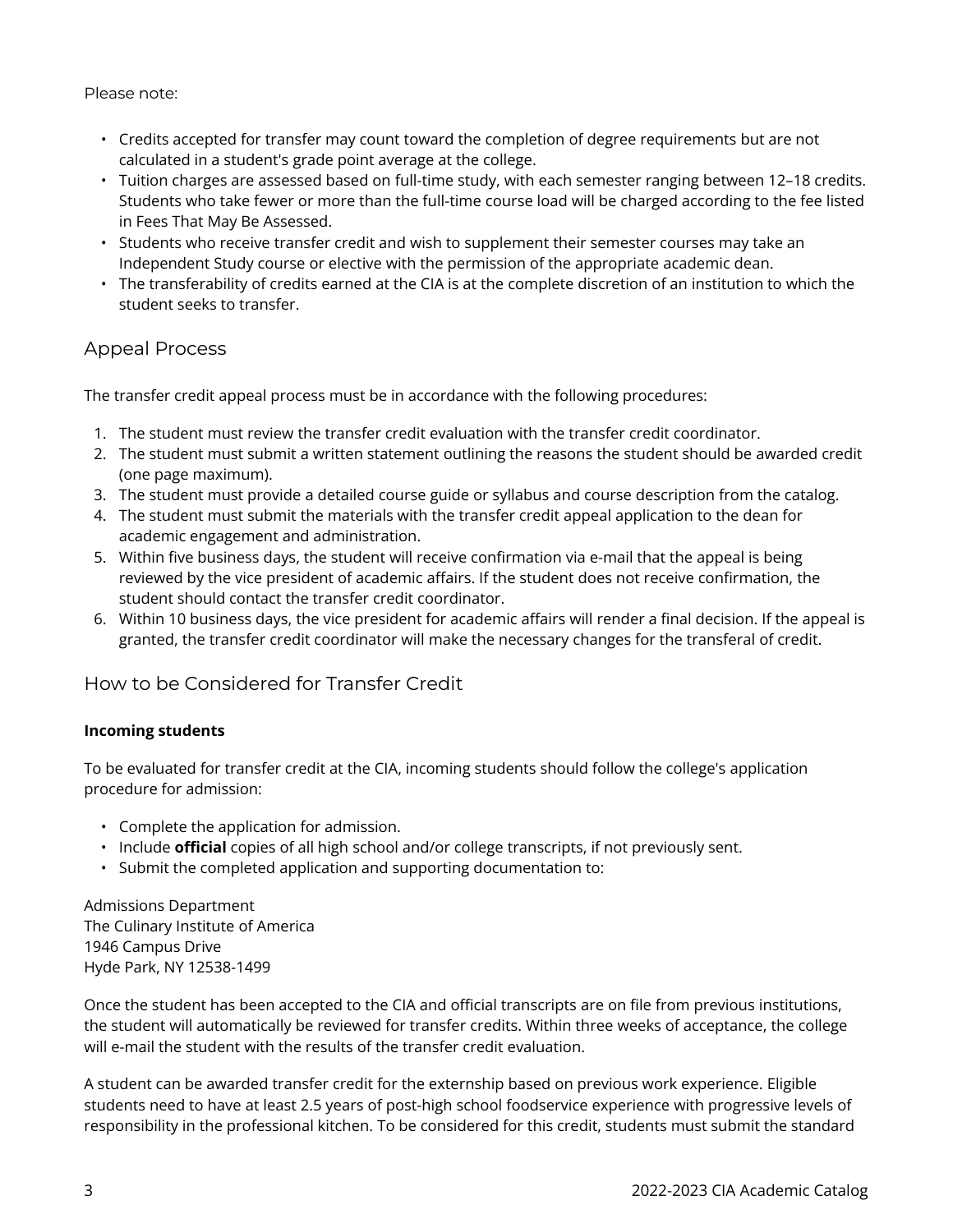admissions materials as well as their résumé and an additional professional letter of recommendation. Students will be required to submit an online application and attach items electronically, and a personal interview may be scheduled to discuss and verify their experience. Students must submit their application any time before the end of the first semester, and will be notified of the application decision within two weeks. Space may be limited for this opportunity.

#### **Enrolled students**

Students must have submitted appropriate documentation and/or their **official** transcript(s) by the end of the first semester of their degree program to be considered for transfer credit. Students may not present transfer credit for a course in progress after the add/drop period has expired. Official copies of all transcripts should be sent to the:

Center for Career and Academic Advising The Culinary Institute of America 1946 Campus Drive Hyde Park, NY 12538-1499

#### **Important note for all students**

Once a student is enrolled in a degree program, the student is expected to complete the remainder of the degree requirements (after transfer credit has been awarded) at The Culinary Institute of America.

For further information on transfer credit, students should contact the Center for Career and Academic Advising at [transfercredits@culinary.edu](mailto:transfercredits@culinary.edu).

### **Notice Concerning the Transferability of Credits Earned at the CIA**

The transferability of course credits earned at The Culinary Institute of America is at the complete discretion of an institution to which the student may seek to transfer. The CIA transcript will be reviewed to determine the best path into the student's next degree program.

For this reason, the student should make certain that their attendance at the CIA will meet their educational goals. This may include contacting an institution to which one may seek to transfer after attending the CIA to determine if the credits, degree, or certificate will transfer.

### **Life Achievement Portfolio**

Students may be able to earn life achievement credit for select liberal arts and business management undergraduate courses if they can demonstrate that they have acquired the knowledge contained in those courses.

The successful candidate for life achievement credit must be at least 23 years old, have completed the first semester at the CIA, and have five years of relevant work, military, and/or life experience that have resulted in college-level learning. Candidates will be competent writers and have the time and energy to devote to the writing of a Life Achievement Portfolio. The portfolio includes a description of the student's life achievements and how these experiences allowed the student to acquire skills and knowledge of comparable value to what could have been acquired from specific courses at the CIA.

To explore their individual situations, interested students should first contact the Center for Career and Academic Advising and meet with an advisor. If they receive approval to proceed with developing a portfolio,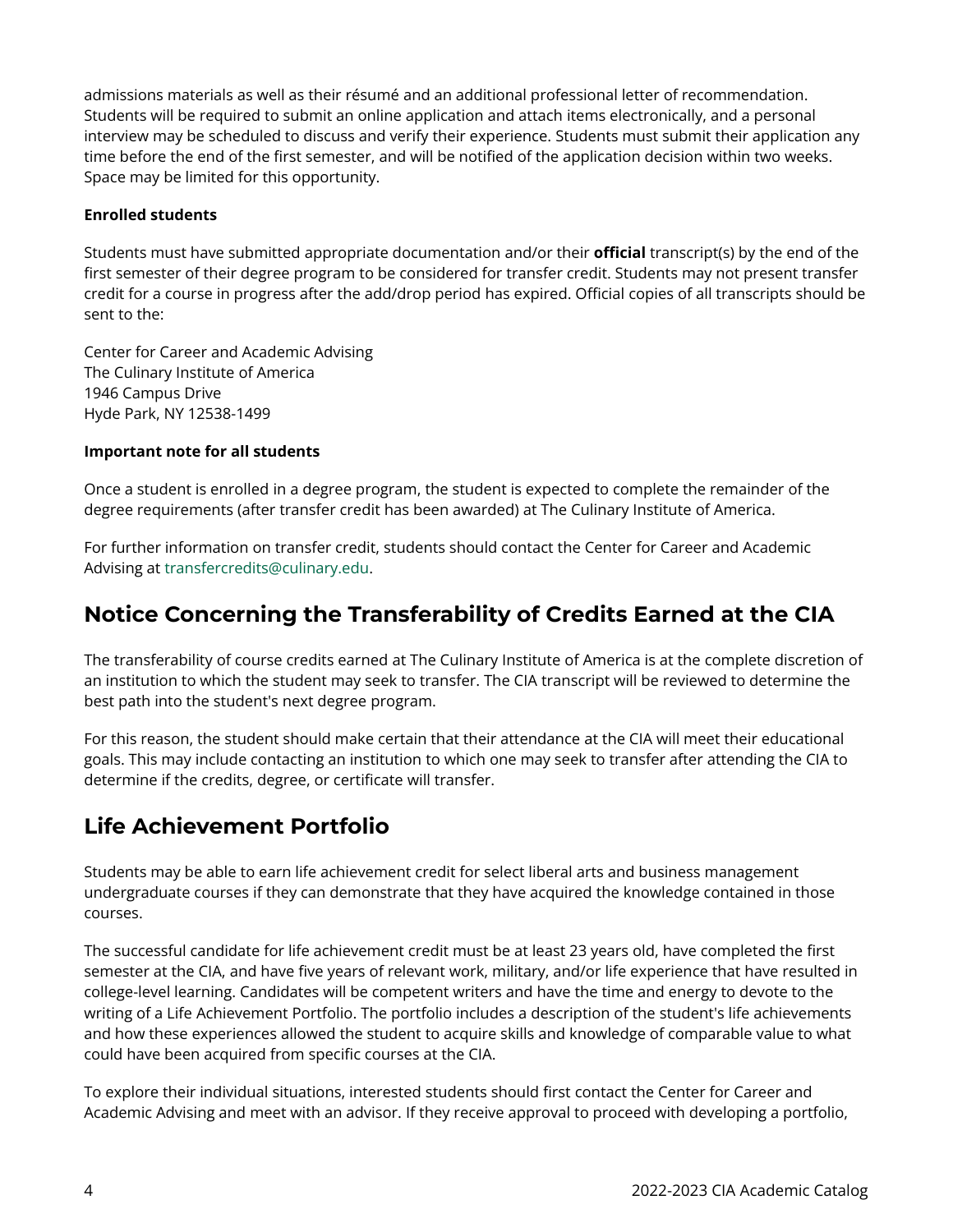they will register for the Life Achievement Portfolio application on Moodle and be charged a fee of \$750. Over the course of a maximum of eight weeks, students—with the support of tutors from the Library Learning Commons, if needed—complete and submit their portfolio for evaluation.

A decision may result in an award of credit, a denial of credit requested, or a request for additional information. Students will be notified of the decision by the transfer credit coordinator. Appeals may be made to the appropriate academic dean.

### **Privacy of Application Records**

Please see [Privacy of Application Records](https://live-cia-catalog22.cleancatalog.io/privacy-of-application-records).

## **Campus Transfers**

In some instances, a currently enrolled associate degree student may seek a transfer of studies to or from the Hyde Park, NY; St. Helena, CA; or San Antonio, TX campuses. Please refer to the college's Policy on Transfers Between Campuses for the [policy on campus transfers.](https://live-cia-catalog22.cleancatalog.io/transfers-between-campuses)

### **Readmission Policy**

With the exception of U.S. service members as noted below, individuals who have not been in attendance at The Culinary Institute of America (CIA) for 12 months or more will have the opportunity to complete their degree contingent upon successful readmission. Individuals wishing to apply to The Culinary Institute of America for readmission after an absence of 12 months or more must complete the appropriate application, including an essay, and submit all required documentation to the CIA's Center for Academic Advising for consideration. Reinstatement of financial aid is not automatic upon readmission, and individuals must contact Student Financial and Registration Services directly to discuss aid.

The CIA will promptly readmit an individual whose education was interrupted by voluntary or involuntary U.S. military service of more than 30 consecutive days while enrolled in an education program at the CIA. A returning U.S. service member does not need to go through the formal reapplication policy and should contact Student Financial and Registration Services to initiate the process.

### **Vaccinations**

Each State Department of Health and the CIA require documentation of screening for tuberculosis (TB) and documentation of having received two MMR vaccinations. If these requirements are not met, students will need to be screened for TB and/or re-immunized for MMR. The CIA requires vaccination against hepatitis A given in two injections six months apart. Vaccination against hepatitis B is recommended but not required. The hepatitis B vaccine is given in three injections over six months. The Menactra vaccine to protect against meningitis is required in California and Texas and recommended in New York. The meningitis vaccine is available in one injection.

Students should make arrangements with their health care provider to administer any required immunizations during their required medical exam appointment. Any follow-up vaccinations can be arranged through a provider local to the student's campus. At the New York campus, Health Services can administer vaccines and charge all vaccine fees to the student's account.

The entire Vaccination Policy can be found on the CIA Main Menu Policies and Procedures page.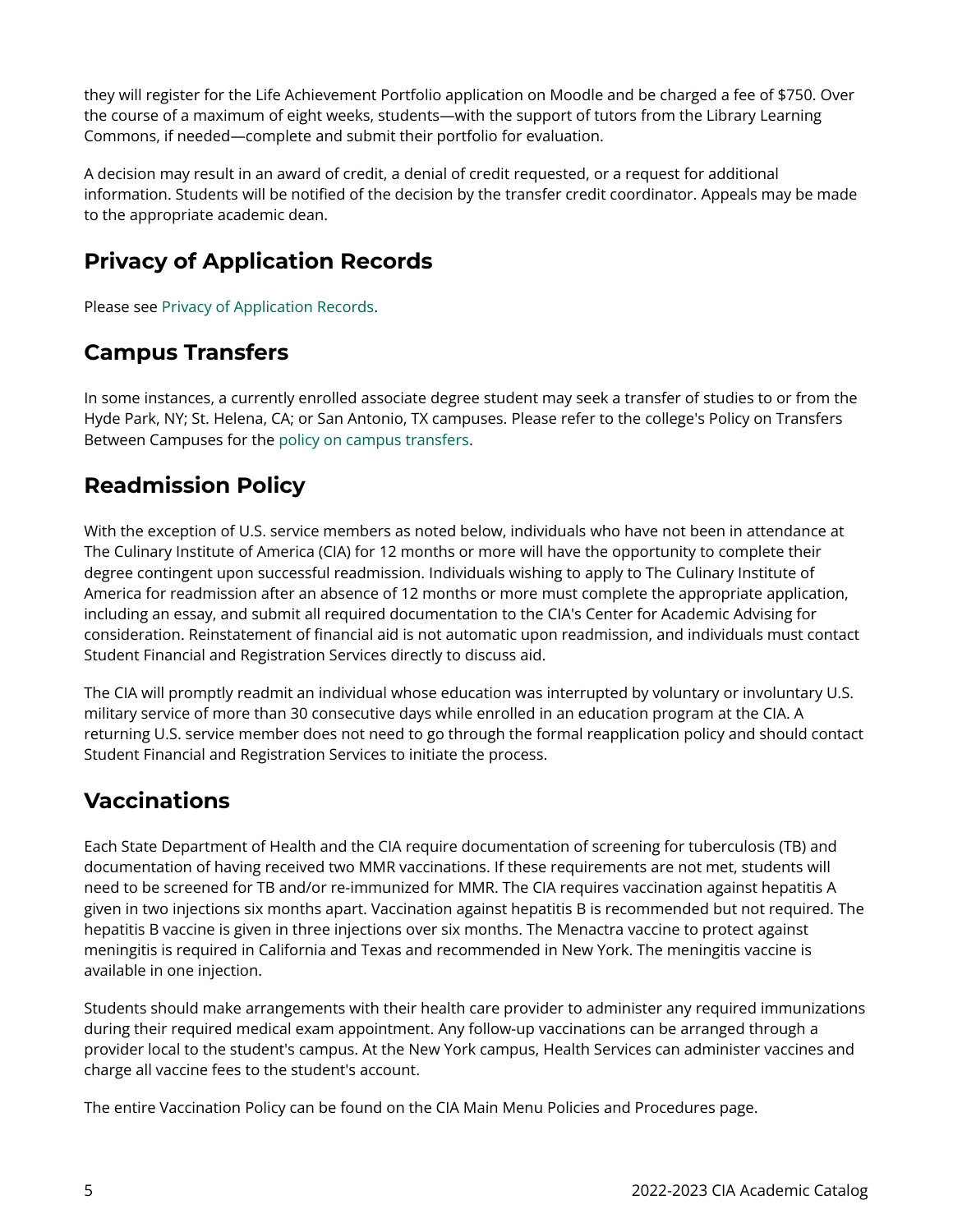# **International Students**

### Application

Application procedures are the same as those for applicants who are U.S. Citizens, with the exception of four additional requirements:

### **Proof of English Language Proficiency**

International students are required to demonstrate proof of English proficiency before they can be accepted to the CIA. This can be done in the following ways: through an approved English proficiency **exam**; by completing a program of study at an approved **language school**; or by meeting the eligibility requirements of the **waver policy**.

#### 1. **English Proficiency Exams**

The applicate may complete and submit the scores from one of the following language exams as proof of English proficiency:

- The Test of English as a Foreign Language (TOEFL), administered by the Educational Testing Service. A minimum paper score of 550, CBT (computer-based test) score of 213, or iBT (Internet-based test) score of 80 (with a minimum of 20 in each section) is required. For information on test dates and locations, write to TOEFL, Box 6151, Princeton, NJ, 08541, USA; e-mail [toefl@ets.org;](mailto:toefl@ets.org) visit [www.toefl.org;](http://www.toefl.org/) or call 609-771-7100; or
- The International English Language Testing System (IELTS), co-sponsored by the English testing entity of the University of Cambridge, and British and Australian organizations. A minimum overall score of 6.0 is required with a minimum band score of 5.5 in each section. For information, write to IELTS, Inc., 100 East Corson Street, Suite 200, Pasadena, CA 91103, USA; e-mail [ielts@ceii.org](mailto:ielts@ceii.org); visit [www.ielts.org](http://www.ielts.org/); or call 626-564-2954.
- The PTE Academic, an English language-readiness test by Pearson. A minimum score of 53 is required. For more information, visit [http://pearsonpte.com/test-takers/test/.](http://pearsonpte.com/test-takers/test/)
- The Cambridge English: Advanced (CAE) Exam, developed by the Cambridge English Organization. A minimum score of 185 with at least a 175 in each section. For test dates and locations, go to [https://www.cambridgeenglish.org.](https://www.cambridgeenglish.org/)

#### 2. **Language School: Conditional Admission**

Conditional (or provisional) admission means that there are still terms that need to be met before CIA acceptance can be finalized, in this case: English skills. If the student does not have the skills to successfully complete a language exam, they may select a conditional admission pathway to the CIA. The CIA works with the following language schools:

- SUNY New Paltz Haggerty English Language Program (HELP): The CIA will accept completion of HELP Level 4 Academic Pathway Program
- ELS Language Centers: The CIA will accept completion of level 112.
- International Mid Pacific College (IMPAC): The CIA will accept completion of the IMPAC Level 5—Low Advanced course combined with a 75+ score on the Michigan Test of English Language.
- Empire State English (ESE): CIA will accept completion of ESE's General English Level Advanced C.

The process to apply for conditional admission is as follows:

• Apply to the CIA using the [online application](https://www.ciachef.edu/how-to-apply-to-cia/) form.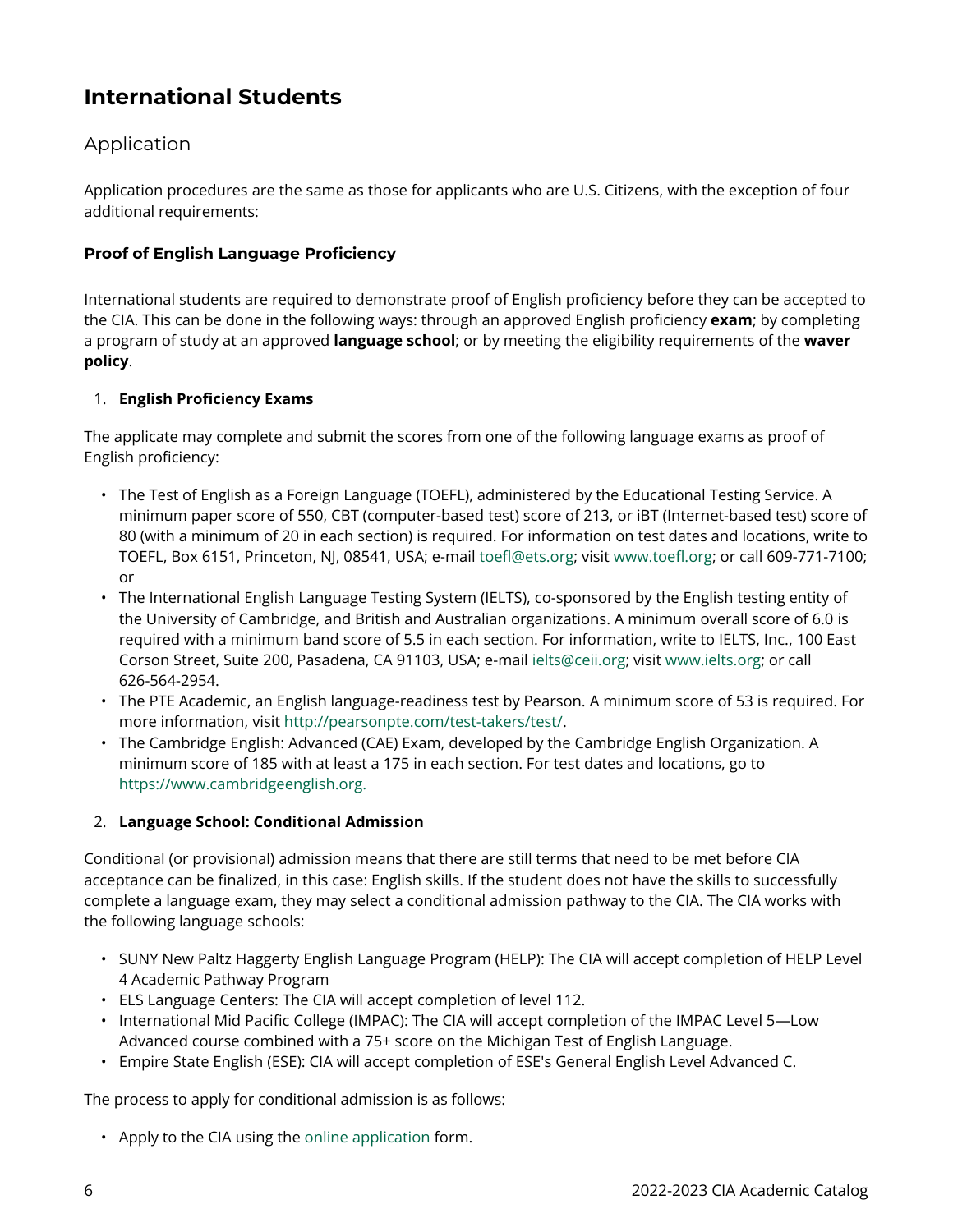- Submit all application materials along with an e-mail to [admissions@culinary.edu](mailto:admissions@culinary.edu) indicating the intention to study English at one of the approved schools. Please indicate which partner school in the e-mail.
- If the applicant meets the academic admissions criteria, they will be issued a letter indicating provisional acceptance.
- Apply to one of the language schools listed above.
- Upon completion of the course of study at the language school, send the CIA the certificate of completion or transcript.
- Students who complete language programs are expected to enroll at CIA on the next available entry date.

#### 3. **Proof of English Waiver Policy**

All international applicants whose education has been primarily outside the United States of America must provide objective evidence of proficiency in the English language as indicated with the above requirements. However, the following exceptions apply:

- Applicants who have received a score of A, B, or C (6–9) on the GCE O-Level, A-Level, GCSE, or IGCSE English Language (First Language) exam within the past two years.
- Applicants who have taken IB English Lang and Lit, SL/HL, within the past two years and with a minimum score of 5.
- Applicants who have completed three years or more in (non-ESL) English courses in U.S. accredited high schools with a grade of C or higher. Must have studied in the U.S. within two years of the intended start date. Transcripts will be reviewed by the Admissions Office to determine eligibility.
- Applicants who have received a U.S. bachelor's degree or U.S. master's degree, or who have completed a minimum of two years of full-time academic study with a grade of C or higher in (non-ESL) English courses, at an accredited post-secondary institution within the U.S. Must have studied in the U.S. within two years of the intended start date. Transcripts will be reviewed by the Admissions Office to determine eligibility.
- Applicants primarily educated in English in the following countries/territories:
	- Anguilla, Antigua and Barbuda, Australia, Bahamas, Barbados, Belize, Bermuda, Botswana, British Virgin Islands, Canada (except Quebec), Cayman Islands, Dominica, Eswatini (Swaziland)\*, Falkland Islands, Fiji, The Gambia, Ghana\*, Gibraltar, Grenada, Guernsey, Guyana, Ireland, Isle of Man, Jamaica, Jersey, Kenya\*, Lesotho\*, Liberia, Malawi\*, Micronesia, Montserrat, New Zealand, Nigeria\*, Sierra Leone, Singapore\*, South Africa, St. Helena, St. Kitts and Nevis, St. Lucia, St. Vincent and the Grenadines, Tanzania, Trinidad and Tobago, Turks and Caicos Islands, Uganda\*, United Kingdom, United States Territories, Zambia, Zimbabwe

#### *\*English language proficiency test only waived for applicants from English language educational systems.*

Any questions regarding a waiver of the English language proficiency requirement can be submitted to [admissions@culinary.edu.](mailto:admissions@culinary.edu)

The Culinary Institute of American reserves the right to require evidence of English language proficiency for all applicants, the adequacy of which shall be at the sole discretion of the CIA Admissions Office.

#### **Proof of Funding**

This is necessary for international students to obtain their Certificate of Eligibility (Form I-20). Proof of funding can be a copy of a bank statement from a savings or checking account, certificate of deposit, or money market account showing proof of funding by the applicant or their sponsor OR a letter from the bank verifying that the required funds are reserved for their education. The applicant could also [download this official bank](https://www.ciachef.edu/uploadedFiles/Pages/Admissions_and_Financial_Aid/International_Students/official-cia-bank-certification.pdf)  [certification form](https://www.ciachef.edu/uploadedFiles/Pages/Admissions_and_Financial_Aid/International_Students/official-cia-bank-certification.pdf) (PDF) to fill out (or for the sponsor's financial institution to fill out.)

All documentation must be from within the past 12 months. We ask to see at least \$55,000 USD for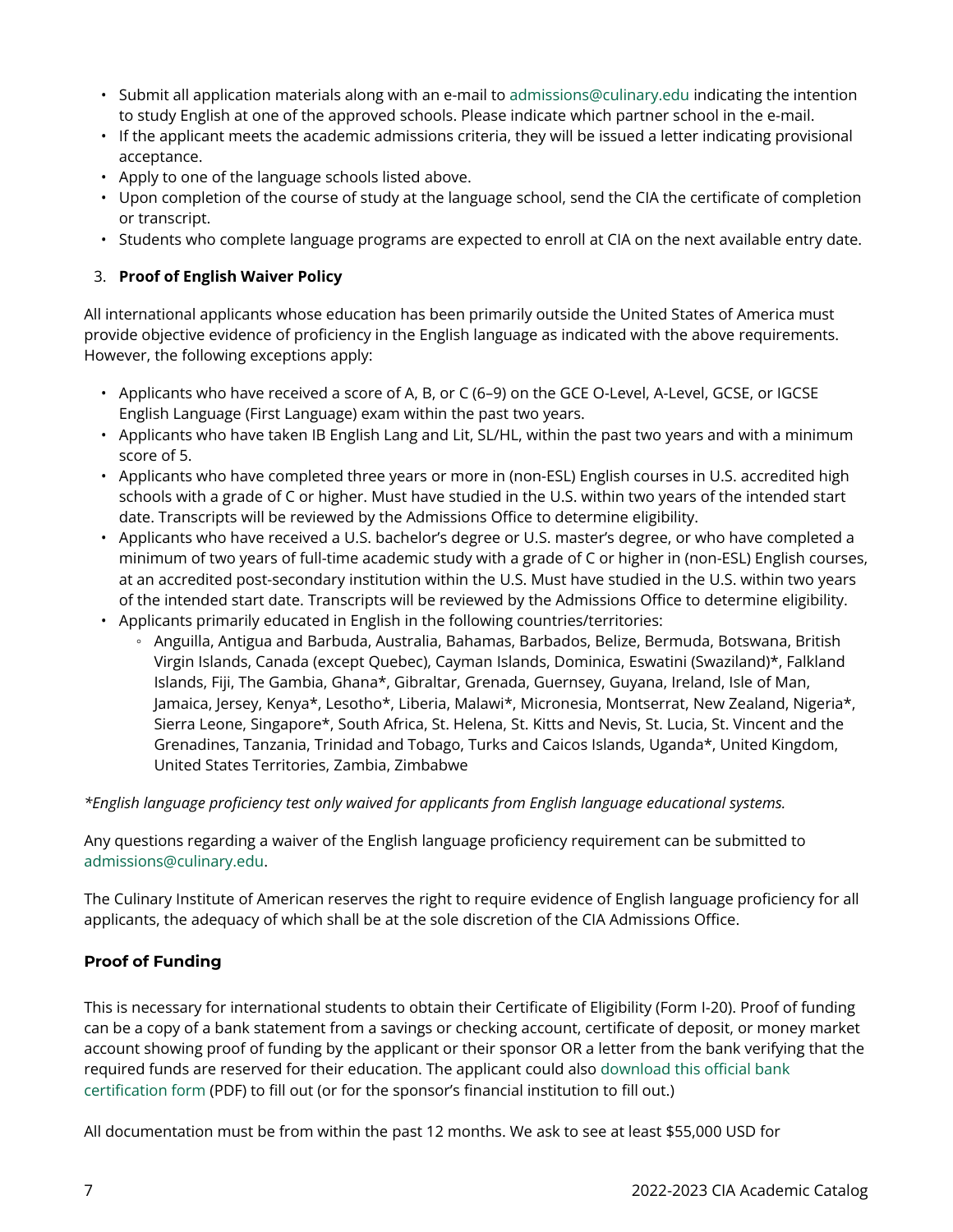undergraduate programs, or \$30,000 USD for graduate programs (or the equivalent in the applicant's country's currency.) This amount is the equivalent of one academic year of tuition, fees, and other estimated living expenses for the intended program of study. [Download a copy of the official bank certification form.](https://www.ciachef.edu/uploadedFiles/Pages/Admissions_and_Financial_Aid/International_Students/official-cia-bank-certification.pdf) (PDF)

#### **Declaration of Financial Support**

A letter of financial support from the applicant or the applicant's sponsor is also required to go along with the Proof of Funding, stating that they intend to cover all tuition and living expenses while the student studies at the CIA.

The applicant must submit this form even if supporting themselves, and the name of the sponsor must match the name on the proof of funding documents.

[Download a copy of the declaration form for undergraduate students >](https://www.ciachef.edu/uploadedFiles/Pages/Admissions_and_Financial_Aid/International_Students/declaration-financial-intent-undergrad.pdf) (PDF) [Download a copy of the declaration form for graduate students >](https://www.ciachef.edu/uploadedFiles/Pages/Admissions_and_Financial_Aid/International_Students/declaration-financial-intent-grad.pdf) (PDF)

#### **Copy of Passport**

Students must provide a copy of their passport showing their personal information page (to ensure accurate processing of Form I-20).

**Please note:** All documentation must be in English. If originals are in another language, they must be translated before they are submitted to the CIA.

### Visa Requirements (Degree Programs)

The degree programs require an F-1 student visa. International students who hold an F-1 student visa and are enrolled in these programs may:

- Work on campus for a maximum of 20 hours per week with authorization by the school official.
- Complete the required externship in the U.S. with authorization by the school official. Employment authorization is job-specific.
- Accept full-time employment—for up to 12 months after completion of studies—with authorization from the DHS via the application process, which takes approximately three months.

All of the above employment opportunities require a Social Security number. This application process takes 10–20 days, with authorization from the school official, and an offer of employment.

**Note:** Canadian citizens do not need a visa to enter the U.S., but must have a passport. A student should present the passport, Form I-20 A-B, and financial documentation at the Canadian/U.S. border.

#### Visa Requirements (Certificate Programs)

The certificate programs require an M-1 student visa. The M-1 visa does not allow students to work in the United States during their education, and is not acceptable for employment in the U.S. following graduation.

Students may apply for employment authorization after completion of studies based on one month of employment for every four months of study.